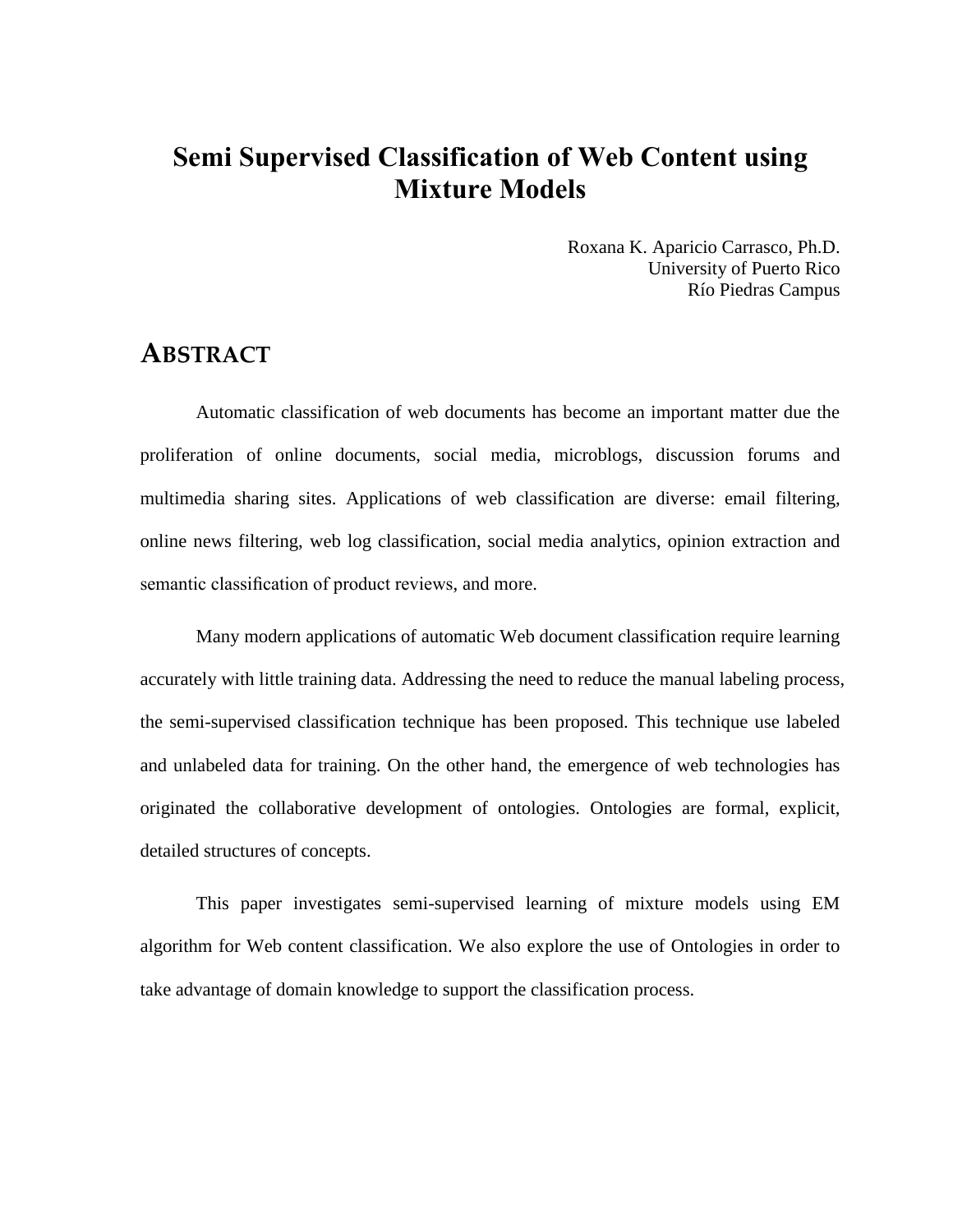# **1 INTRODUCTION**

Automatic document classification has become an important subject due the proliferation of electronic text documents in the last years. This problem consists in learning to classify unseen documents into previously defined categories. The importance of making an automatic Web document classification is noticeable in many practical applications: email filtering (Gomez et al., 2012), online news filtering (Chan et al., 2001), web log classification (Yu et al., 2005), social media analytics (Melville et al., 2009), (Bandari et al., 2012), (Paltoglou et al., 2012), (Volkova et al., 2013), opinion extraction and semantic classification of product reviews (Dave et al., 2003) etc.

Supervised learning methods construct a classifier with a training set of documents. This classifier could be seen as a function or decision rule that is used for classifying future documents into previously defined categories. Supervised text classification algorithms have been successfully used in a wide variety of practical domains. The problem with supervised learning methods is that they require a large number of labeled training examples to learn accurately. Manual labeling is a costly and time-consuming process, since it requires human effort. On the other hand, there exist many unlabeled documents readily available, and it has been proved that in the document classification context, the use of unlabeled documents for training could benefit the classification process (Nigam, 1998). In particular, they represent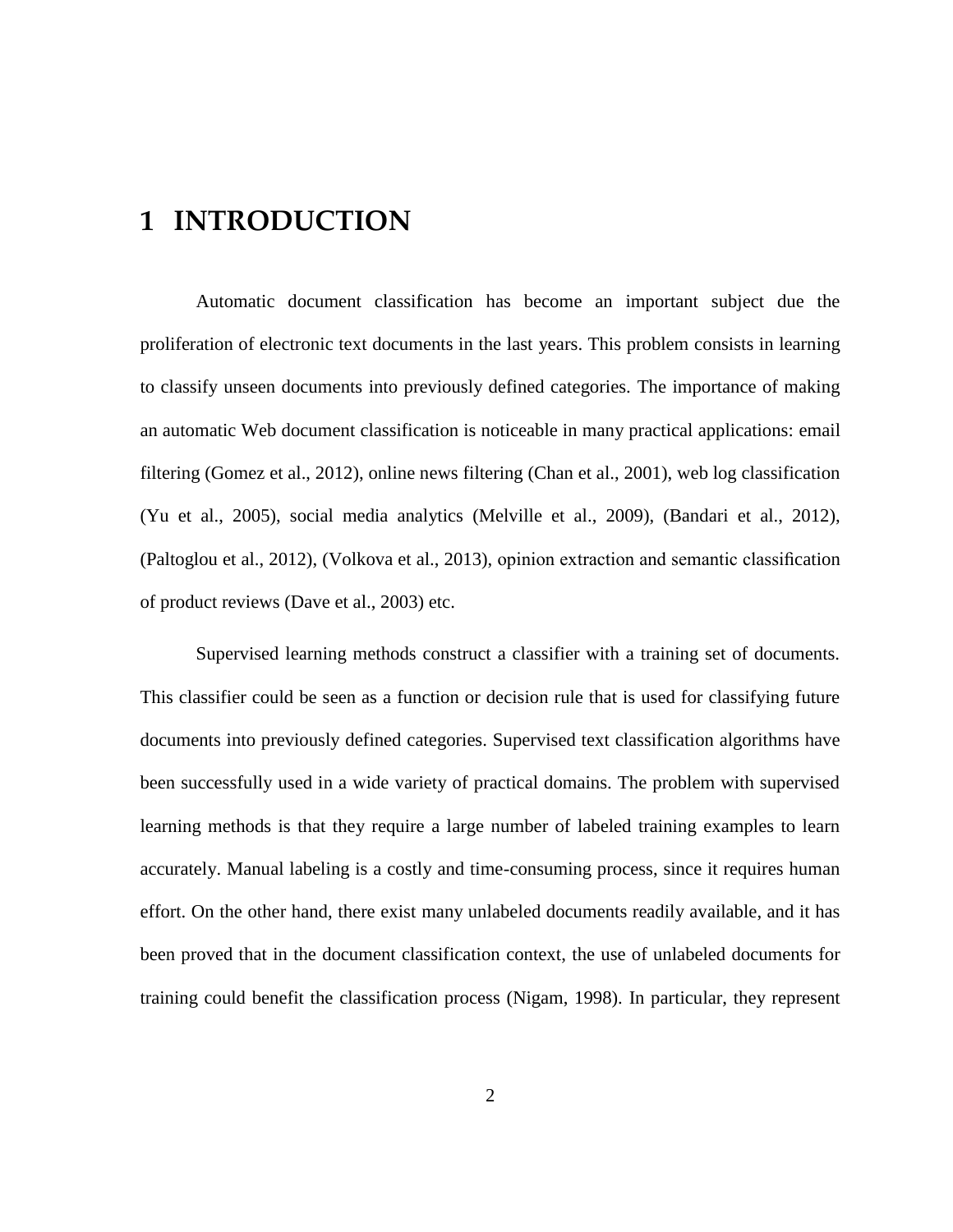the text as a mixture of multinomials and used Expectation-Maximization (EM) with Naïve Bayes to train the classifier.

Simultaneously, with the advances of web technologies, ontologies have increased on the World-Wide Web. Ontologies represent shared knowledge as a set of concepts within a domain, and the relationships between those concepts (Lacy, 2005). The ontologies on the Web range from large taxonomies categorizing Web sites to categorizations of products for sale and their features. They can be used to reason about the entities within that domain, and may be used to describe the domain. We propose the use of ontologies in order to assist the semi-supervised classification using EM with Naive Bayes.

## **2 WEB MINING**

Web mining is the application of [data mining](http://en.wikipedia.org/wiki/Data_mining) techniques to discover patterns from the [Web.](http://en.wikipedia.org/wiki/World_Wide_Web) Web mining presents more challenges than traditional text and data mining process (Munibalaji et al., 2012), (Bhatia, 2011):

- The amount of web documents available for learning is enormous.
- The coverage of web information is very wide and diverse.
- Much of web information is semi structured or semi-structured and heterogeneous (such as email, full-text documents, XML files and HTML files) (Fan, 2006).
- Information in the Web is linked.
- Much information in the Web is redundant.
- The web is noisy.
- The web is dynamic.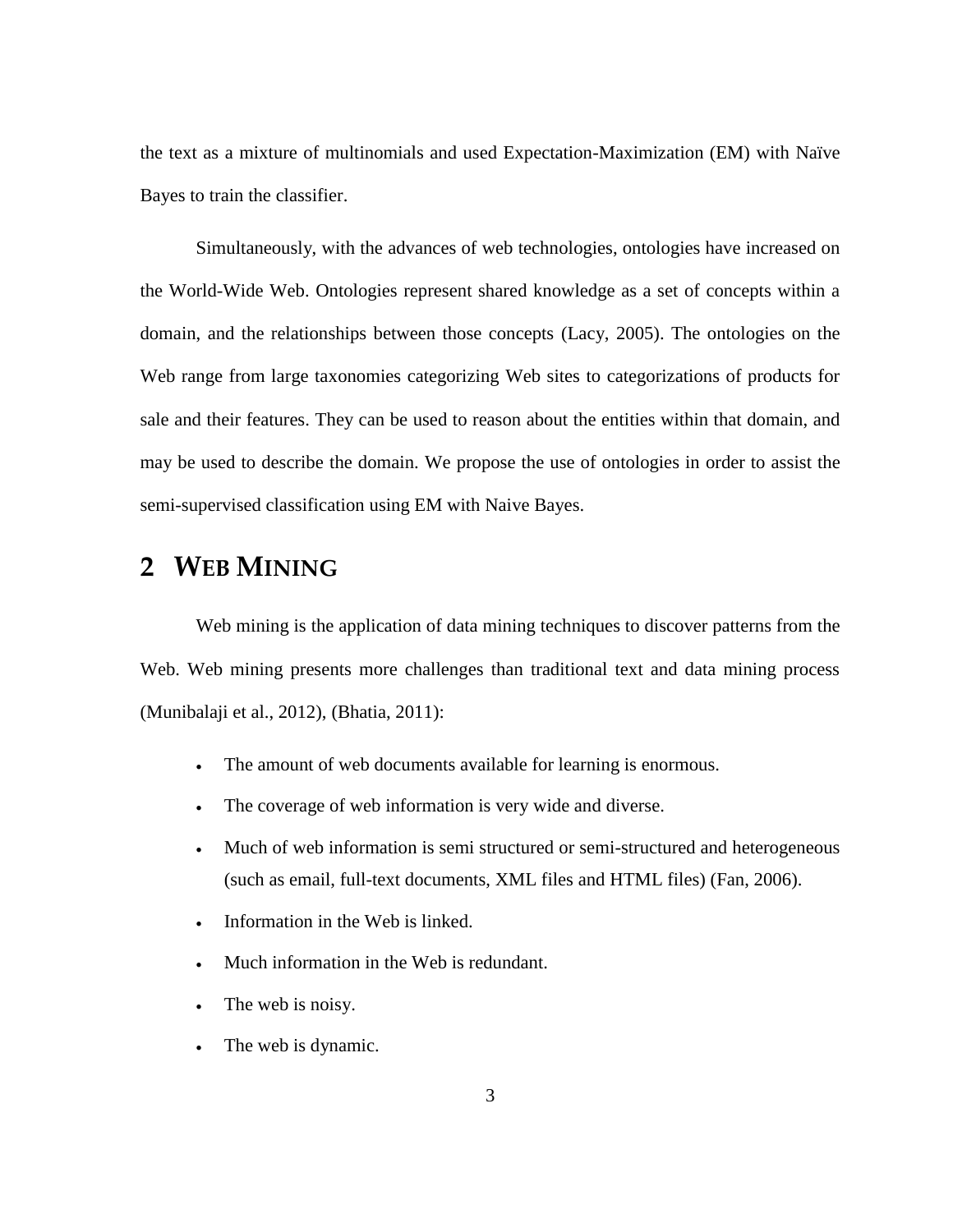The web is a virtual society.

### **2.1 Web Mining Categories**

Web mining can be divided into three categories: Web content mining, Web usage mining and Web structure mining.

#### *2.1.1 Web Content Mining*

Web content mining is extraction and integration of useful data, information and knowledge from Web page content. This category can also be divided into Web Text Mining and Web Multimedia Mining.

### *2.1.2 Web Usage Mining*

Web usage mining is the process of extracting information from server logs. Web usage mining can predict the behavior of users while they are interacting with the WWW. (Munibalaji et al., 2012).

#### *2.1.3 Web Structure Mining*

Web structure mining is the process of analyze the connection structure of a web site. According to the type of web structural data, web structure mining can be divided into two kinds: (Bhatia, 2011), (Munibalaji et al., 2012).

1. Extracting patterns from hyperlinks in the web: a hyperlink is a structural component that connects the web page to a different location.

2. Mining the document structure: analysis of the tree-like structure of page structures to describe HTML or XML tag usage.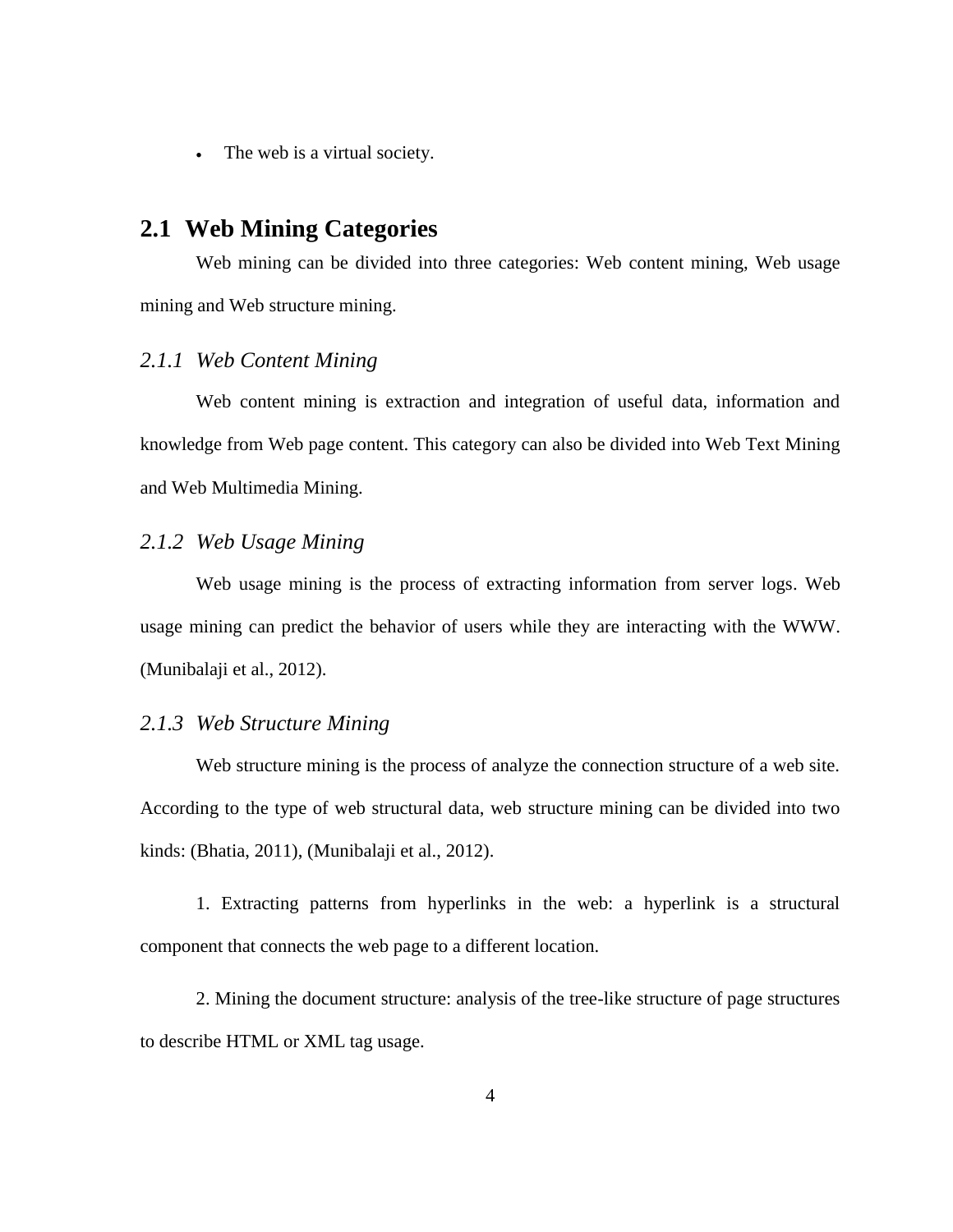In this work we are interested in the Web content classification when the content is text.

## **2.2 Text Mining for Web Documents**

Text mining, sometimes called Knowledge Discovery from Text (KDT), is the process of automatically analyzing text documents from different perspectives and providing useful information from them.

Starting with a collection of documents, a text-mining tool retrieves a particular document and preprocesses it. In order to run their knowledge discovery algorithms, text mining systems require to transform raw, unstructured, original-format content into structured data format (Konchady, 2006). Preprocessing is a major step in text mining compared to data mining since it involves significant processing steps for transforming a text into a structured format suitable for later analysis (Feldman et al., 2007) as shown in [Figure](#page-4-0)  [2.1.](#page-4-0) Once we have structured data, we are ready to perform a text mining task to generate knowledge.



<span id="page-4-0"></span>**Figure 2.1 Text mining Process**

In the following we will describe the preprocessing steps for the transformation of unstructured techniques for the transformation of unstructured text into structured formats.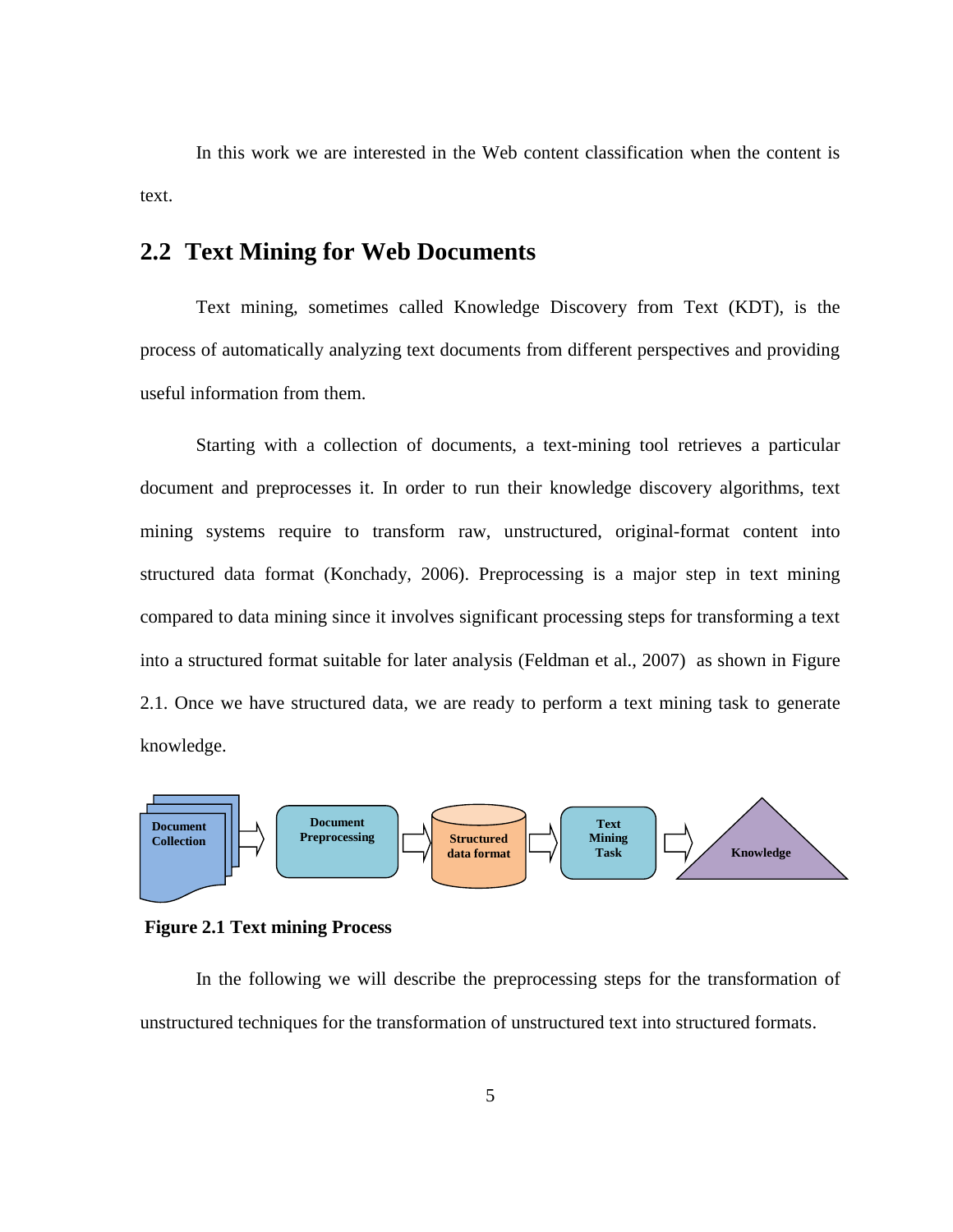### *2.2.1 Tokenization*

The first step in handling text is to break the stream of characters into words or, more precisely, tokens (Weiss, 2004). As defined in Konchady (Konchady, 2006), a token is a word, number, punctuation mark, or any other sequence of characters that should be treated as a single unit.

 The importance of tokenization is sometimes overlooked since it appears to be a simple task. But the accurate extraction of tokens is important for precise results in higherlevel applications. Vector representations of documents used in clustering and text categorization are made up of a sequence of tokens and weights. Documents can be correctly categorized only when the vector representatives accurately the contents of documents (Konchady, 2006).

#### *2.2.2 Lemmatization or stemming*

Stemming consists of converting each word to its stem. In essence, to get the stem of a word it is necessary to eliminate its suffixes representing tag-of-speech and/or verbal/plural inflections. For instance, the words "taller" and "tallest" would both be converted to their stem "tall" (Larocca, 2000).

Whether or not this step is necessary is application-dependent. One effect of stemming is to reduce the number of distinct types in a text corpus and to increase the frequency of occurrence of some individual types. Stemming algorithms usually incorporate a great deal of linguistic knowledge, so that they are language-dependent.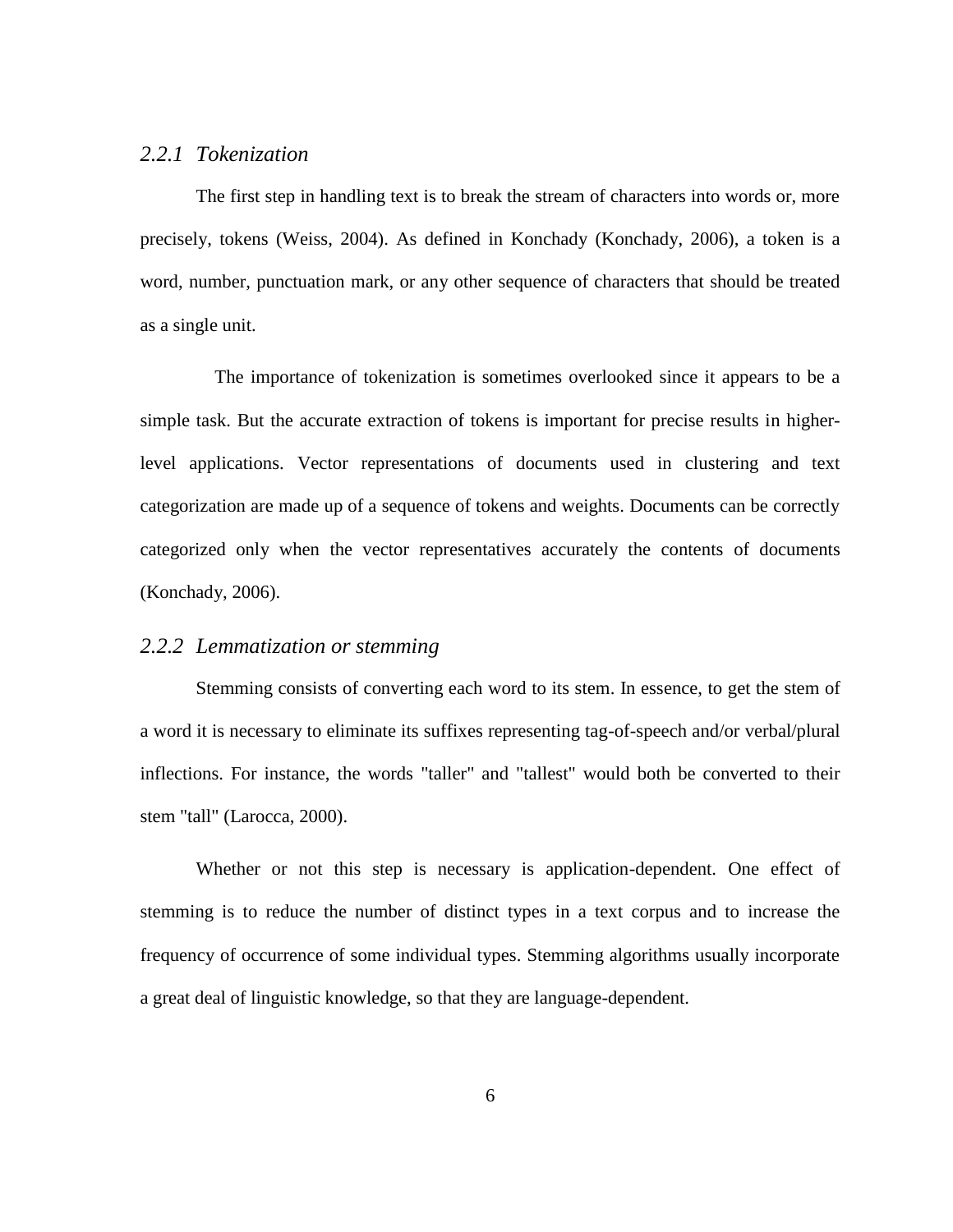### *2.2.3 Vectorization*

Vector based representations has been widely used in text mining process for their simplicity. They are also referred to as a 'bag of words', emphasizing that document vectors are invariant with respect to term permutations, since the original word order in the document is clearly lost. Though, many text retrieval and categorization tasks can be performed quite well in practice using the vector-space model.

The collective set of tokens or words is typically called a dictionary or vocabulary (*V*). They form the basis for creating the numeric vectors corresponding to the document collection.

More precisely, a text document *d* can be represented as a sequence of terms,  $d =$  $(w_1, w_2, ..., w_{|d|})$ , where |*d*| is the length of the document and  $w_t \in V$ . A vector-space representation of *d* is then defined as a real vector  $x \in R^{|V|}$ , where each component  $x_j$  is a statistic related to the occurrence of the  $j<sup>th</sup>$  vocabulary entry in the document.

Note that typically the total number of terms in a set of documents is much larger than the number of distinct terms in any single document,  $|V|>>|d|$ , so that vector-space representations tend to be very sparse. This property can be advantageously exploited for both memory storage and algorithm design. The common vector-based representations are described below:

*Term Frequency*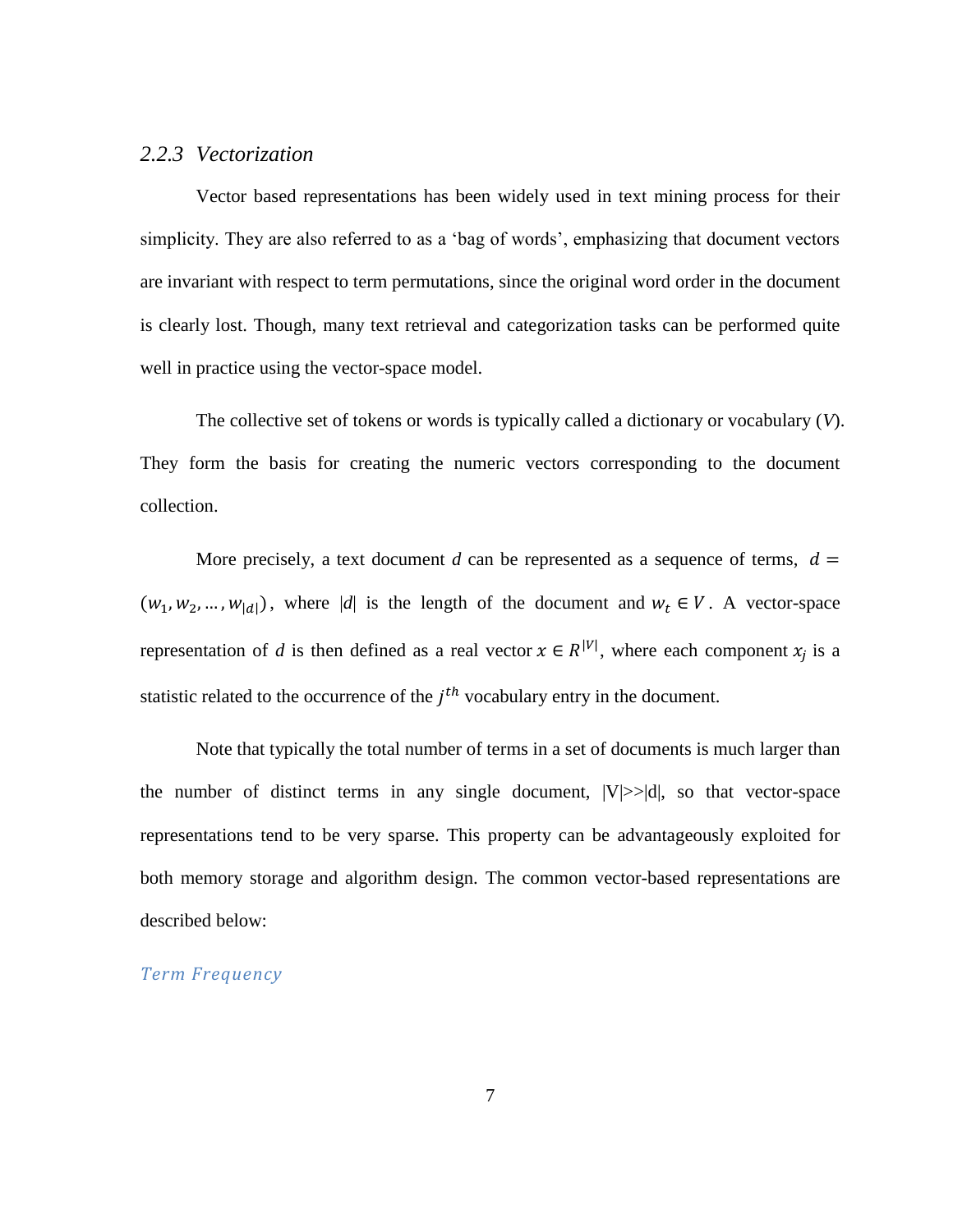Term frequency consists of counting the actual number of occurrences of each term in the document. This value may be multiplied by the constant  $\frac{1}{|d|}$  to obtain a vector of term frequencies (TF) within the document. (Weiss, 2004).

Let  $D = \{d_1, d_2, ..., d_n\}$  be a collection of documents. For each term  $w_j \in V$ , let  $n_{ij}$ denote the number of occurrences of  $w_j$  in document  $d_i$ . Then we define:

$$
TF_{ij} = \frac{n_{ij}}{|d_i|}
$$

#### *Inverse document frequency*

While term frequencies are relative to each document, inverse document frequency (IDF) is an 'absolute' measure of term importance. IDF decreases as the number of documents in which the term occurs increases in a given collection. So terms that are globally rare receive a higher weight.

Let  $D = \{d_1, d_2, ..., d_n\}$  be a collection of documents and  $w_j \in V$ . Let  $n_j$  be the number of documents that contain  $w_i$  at least once. Then we define:

$$
IDF_j = log \frac{n}{n_j}
$$

The logarithmic function is employed as a damping factor.

*The TF-IDF weight*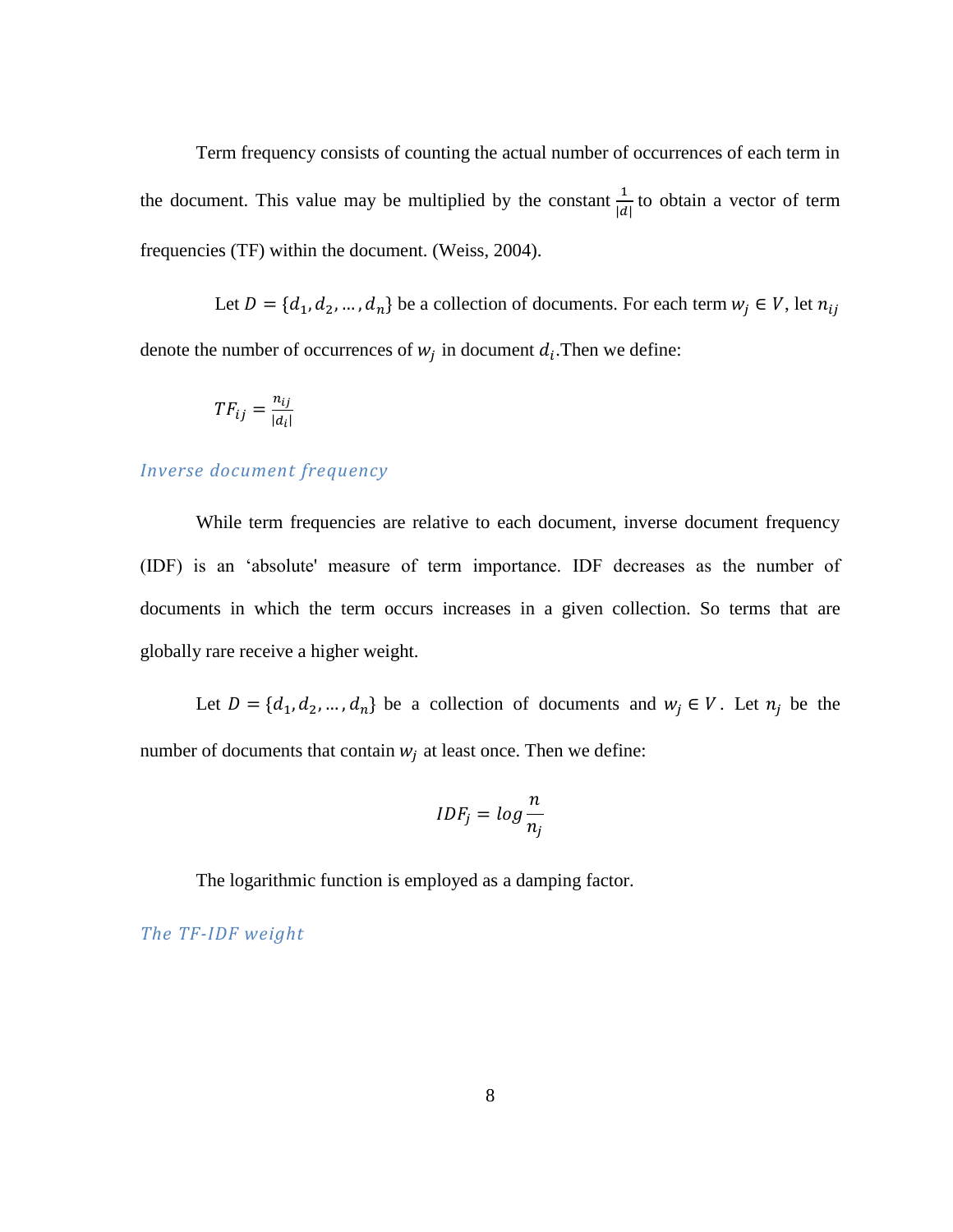An important family of weighting schemes combines term frequencies with inverse document frequency. Let  $\mathbf{x} = (x_{ij})$  be the vector representation of the TF-IDF weight of  $w_i \in V$  in  $d_i$  can be computed as:

$$
x_{ij} = TF_{ij}.IDF_j
$$

Alternative versions of the basic TF-IDF exist in which the general motivation is the same (Weiss, 2004).

## **3 WEB CONTENT CLASSIFICATION**

### **3.1 Supervised classification**

Automatic document classification consists in learning to classify unseen documents into previously defined categories. Given a collection of text documents and a set of categories, the task is to learn to predict the category for an unseen document.

We can describe supervised document classification as an automatic process with two phases:

#### *Learning Phase*

In the learning phase the system takes as its input a set of documents, which have been previously labeled, and learns a function *f* from them. This assignment function is called a **classifier**. The labels assigned to the training documents belongs to a predefined set of categories C. Formally,  $f: D \times C \rightarrow \{0,1\}$  where D is the set of all possible documents and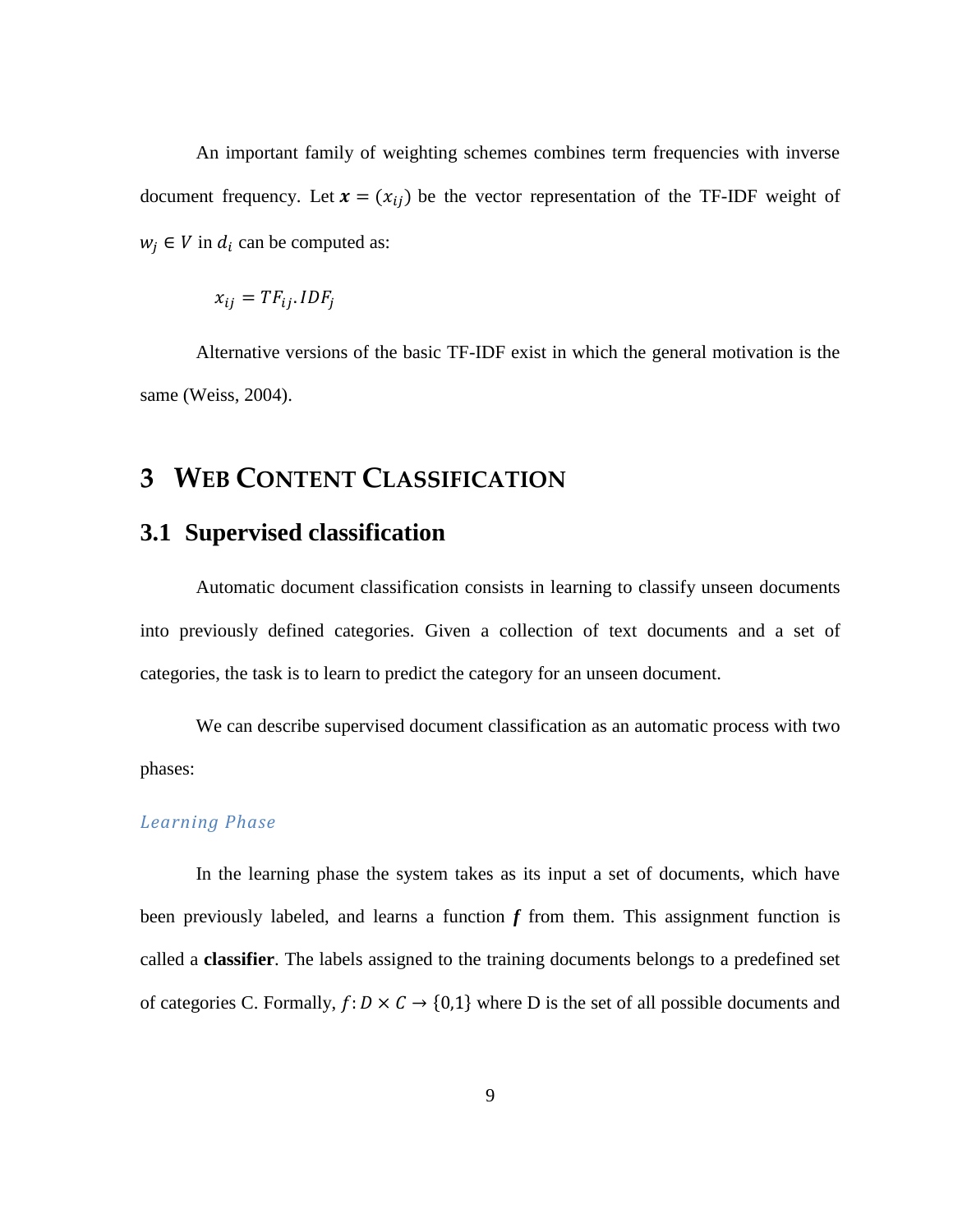C is the set of predefined categories. The value  $f(d, c)$  is 1 if the document *d* belongs to the category *c* and 0 otherwise.

### *Prediction Phase*

In the prediction phase a new unlabeled document is presented to the system and it assigns a label according to the classifier it has learned.



#### **Figure 3.1 Supervised classification process**

The practical applications of supervised text classification are extensive. They vary from automatic email sorting (or specifically filtering spam emails) (Sahami, 1998), sentiment detection of a text or opinion mining (Pang, 2002), classification of news articles (Chan, 2001), classification of the e-commerce customer logs/notes (Yu, 2005), detecting the document language (English, Turkish, etc.) (Feinerer, 2008), etc .

Supervised text classification algorithms have been successfully used in a wide variety of practical domains. In experiments conducted by Namburú et al. (Namburu, 2005), using high accuracy classifiers with the most widely used document datasets, they report up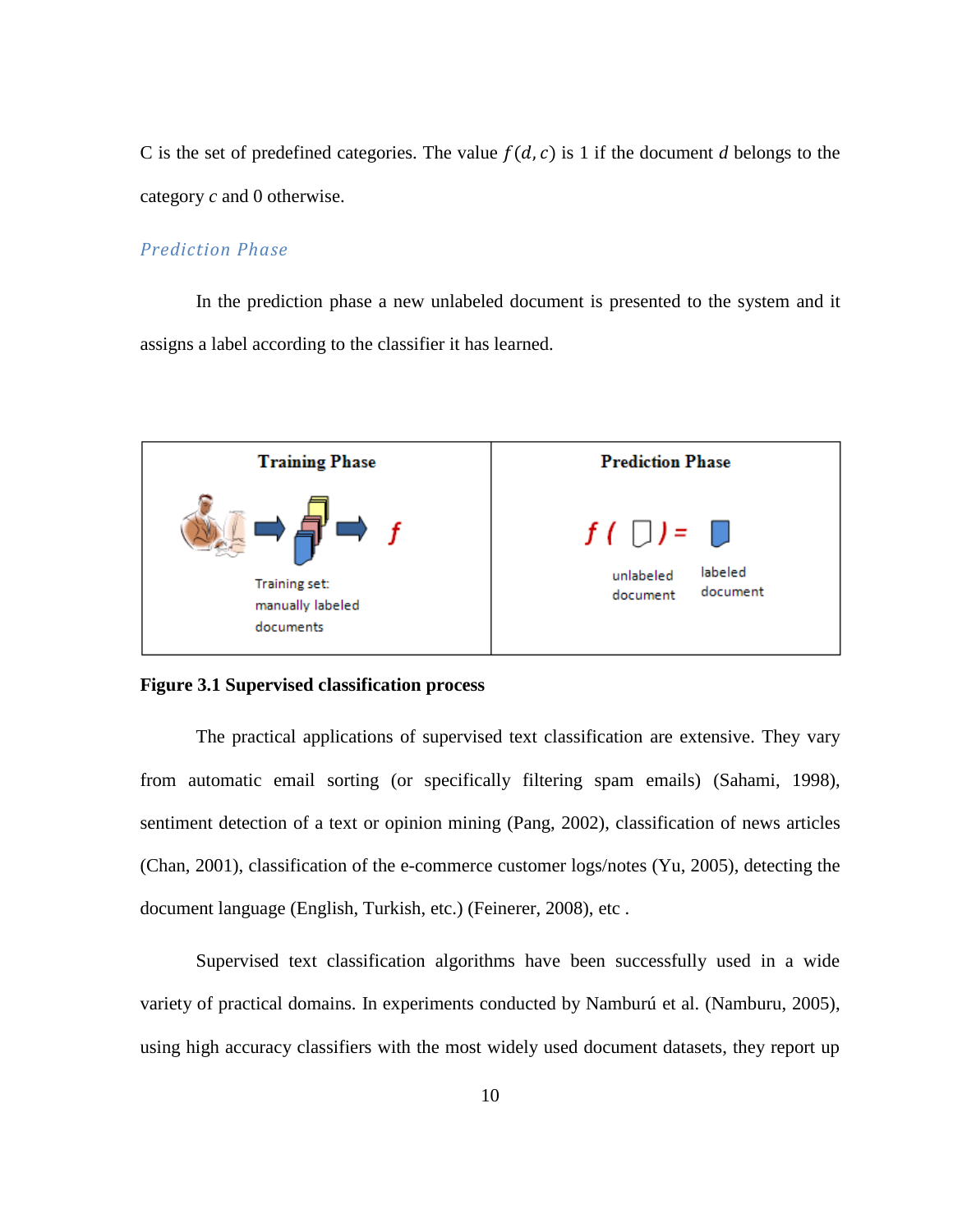to 96% of accuracy with a binary classification in the Reuters dataset. However, they needed 2000 manually labeled documents to achieve this good result.

The problem with the supervised learning methods, is that they require a large number of labeled training examples to learn accurately. Manual labeling is a costly and time-consuming process, since it requires human effort. In some applications, this approach becomes impractical, since most users would not have time to spend in label thousands of documents (Nigam, 2001).

## **3.2 Unsupervised classification**

Unsupervised document classification, also known as document clustering, is a process through which documents are classified into meaningful groups called clusters, without any prior information.

A clustering task may include a definition of proximity or similarity measure suitable to the domain. There are many possible similarity measures, however, the cosine similarity measure is the most common for the text clustering: Let *x* and *y* vector representations of two documents,

$$
Sim(x, y) = \langle \bar{x}, \bar{y} \rangle = \sum_{k} \bar{x}_{k}, \bar{y}_{k}
$$

where  $\bar{x}$  is the normalized vector  $\bar{x} = \frac{x}{4}$  $\frac{x}{\|x\|}$ . (Feldman, 2007)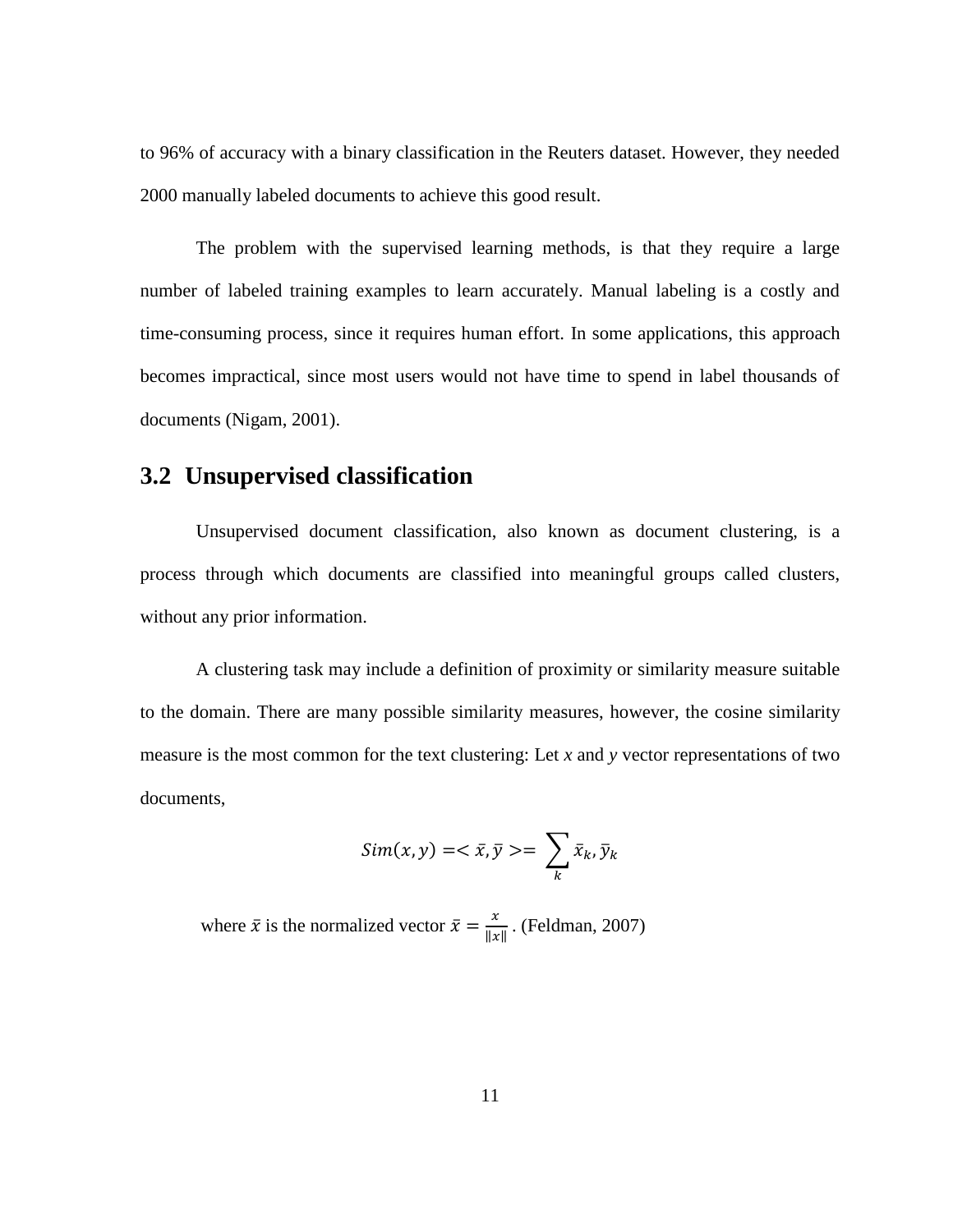An unsupervised learning system takes as its input a collection of unlabeled documents. The system classifies documents according to a similarity measure and generates clusters of documents which are similar with certain probability. This description is depicted in [Figure 3.2.](#page-11-0)



<span id="page-11-0"></span>**Figure 3.2 Unsupervised classification process**

### **3.3 Semi-supervised Document Classification**

The general idea of semi-supervised learning is to use a small number of labeled examples and a large number of unlabeled examples to achieve high-accuracy classification. The motivation for the use of unlabeled documents for text classification is that we have many electronic documents readily available. But, labeling the documents must typically be done by a person, which is a costly and time-consuming process. Nigam et al. showed that, in certain circumstances, it is possible to train a system using both unlabeled and labeled documents and explained why unlabeled data could benefit the classification task (Nigam, 2001).

### *3.3.1 The value of unlabeled data*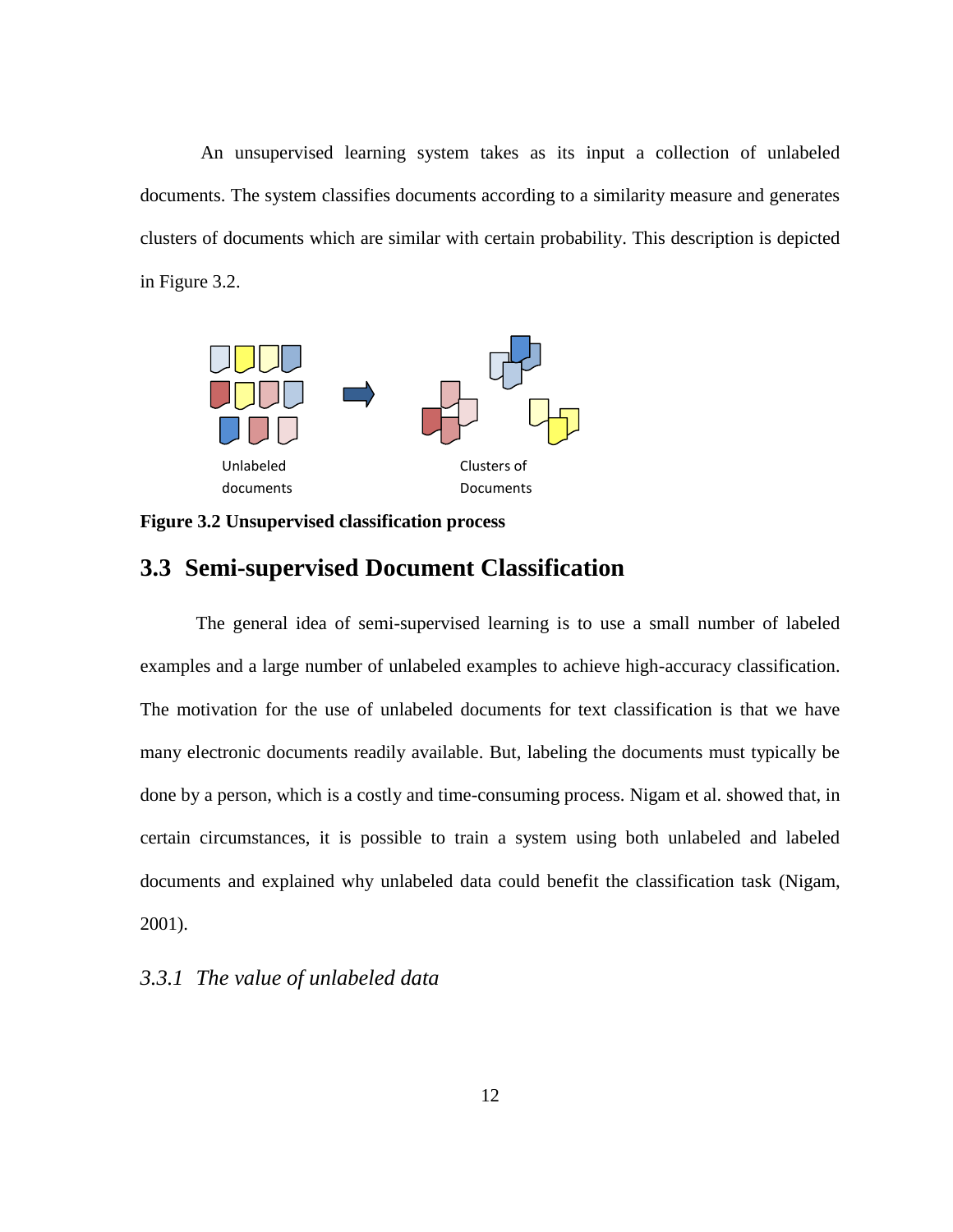An intuitive idea given by Nigam can make us understand why unlabeled data can be helpful. "Suppose we have some web pages about academic courses, along with a large number of web pages that are unlabeled. By looking at just the labeled data we determine that pages containing the word homework tend to be about academic courses. If we use this fact to estimate the classification of the many unlabeled web pages, we might find that the word lecture occurs frequently in the unlabeled examples that are now believed to belong to the positive class. This co-occurrence of the words homework and lecture over the large set of unlabeled training data can provide useful information to construct a more accurate classifier that considers both homework and lecture as indicators of positive examples" (Nigam, 2001).

### *3.3.2 Semi-supervised Expectation Maximization with Naive Bayes*

The model considered in (Nigam, 2001) uses an algorithm for learning from labeled and unlabeled documents based on the combination of Expectation-Maximization (EM) and the naive Bayes classifier.

#### 3.3.2.1 The probabilistic model

In order to model the data, assume that documents are generated by a mixture of multinomial distributions model, where each mixture component corresponds to a class.

Suppose that C is the number of classes, the vocabulary is of size  $|V|$ , and each document  $d_i$  has  $/d_i$  words in it.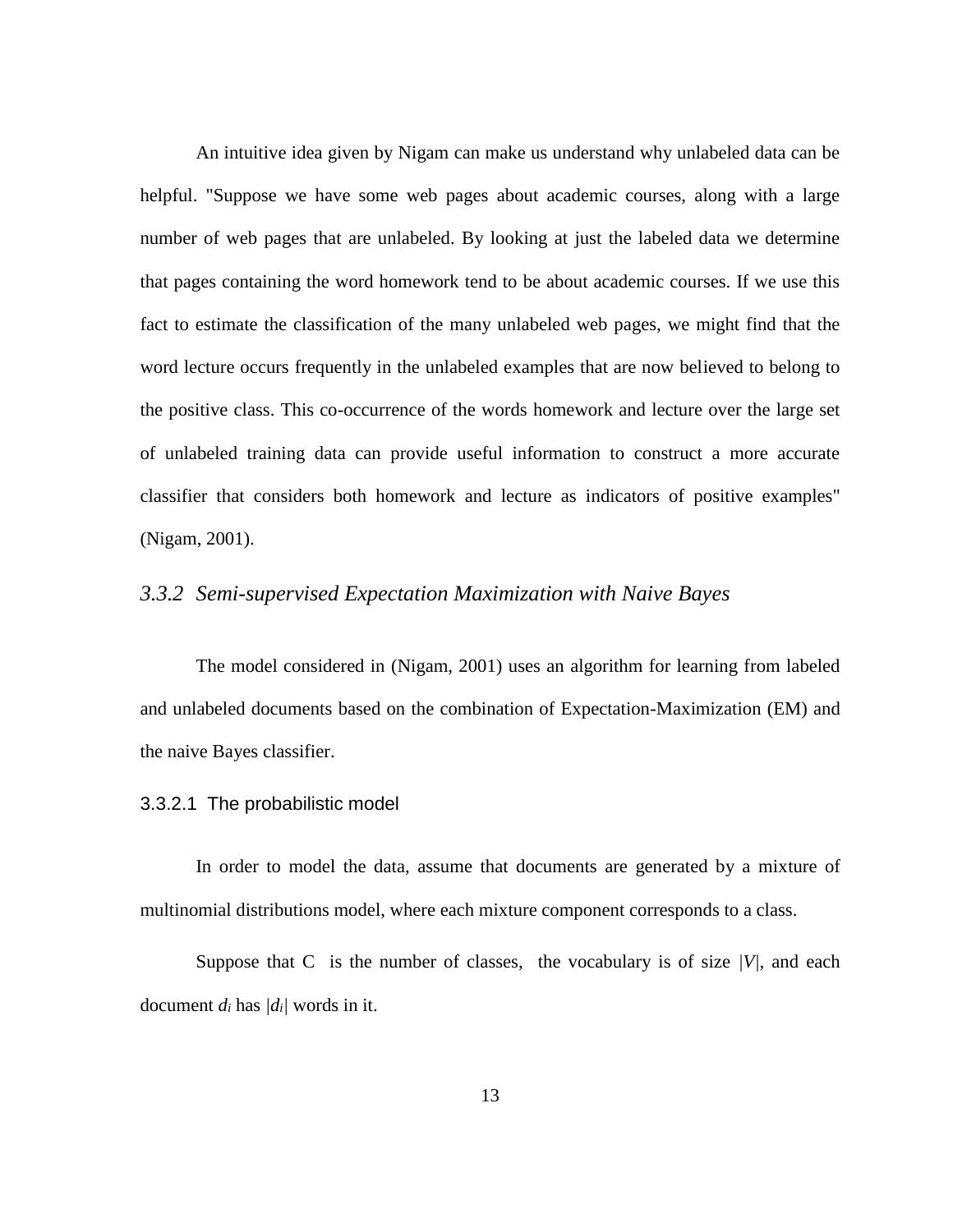The likelihood of seeing document  $d_i$  is a sum of total probability over all mixture components. That is,

$$
P(d_i|\theta) = \sum_{j=1}^{C} P(c_j|\theta)P(d_i|c_j;\theta)
$$
\n(1)

Using the above along with standard Naive Bayes assumption: that the words of a document are conditionally independent among them, given the class label, we can expand the second term of equation 1, and express the probability of a document given a mixture component in terms of its constituent features: the document length and the words in the document.

$$
P(d_i|c_j;\theta) \approx P(|d_i|) \prod_{w_t \in V} P(w_t|c_j;\theta)^{N_{it}}
$$
\n(2)

Where  $N_{it}$  refers to the number of times word  $w_t$  occurs in document  $d_i$ .

The full generative model, given by combining equations 1 and 2, assigns probability  $P(d_i|\theta)$  to generating document  $d_i$  as follows:

$$
P(d_i|\theta) \approx P(|d_i|) \sum_{j=1}^{C} P(c_j|\theta) \prod_{w_t \in V} P(w_t|c_j; \theta)^{N_{it}}
$$
 (3)

*Dirichlet distribution* 

Let  $p = (p_1, ..., p_k)$  a random vector such that  $\sum_{i=1}^{k} p_i = 1, 0 < p_i < 1, i = 1, ..., k$ .

The Dirichlet distribution with parameters  $\alpha_1, \alpha_2, ..., \alpha_k$  is given by:

$$
P(p|\alpha_1, \dots \alpha_k) = \frac{\Gamma(\sum_k \alpha_k)}{\prod_k \Gamma(\alpha_k)} \prod_{k=1}^K p_k^{\alpha_k - 1}
$$
 (3)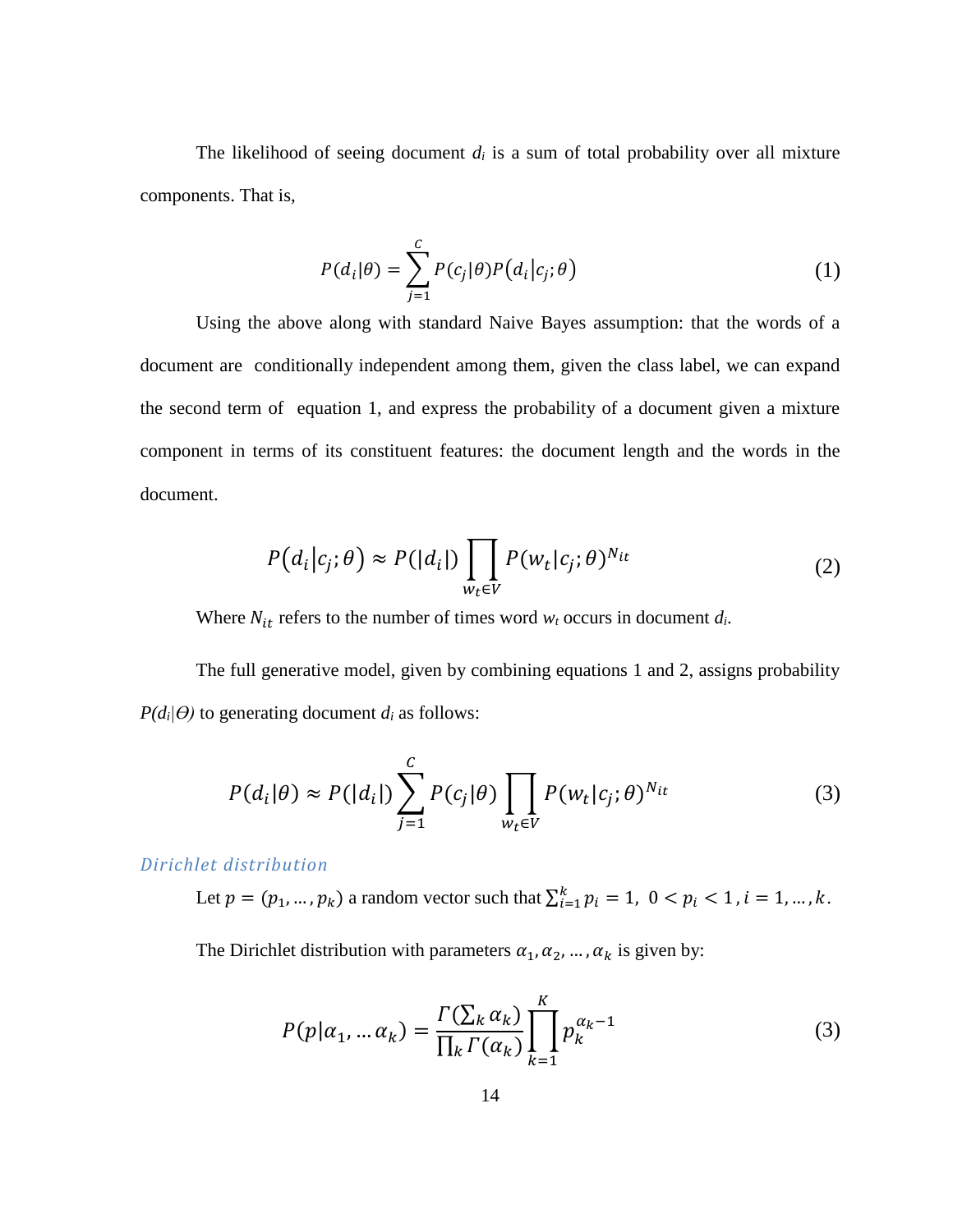Where an  $\alpha$  with large components correspond to strong prior knowledge about the distribution and  $\alpha$  with small components correspond to ignorance.

Using **maximum a posteriori** (MAP) to estimate the parameters of a multinomial distribution with Dirichlet prior, yields:

$$
\hat{\theta}_{w_t|c_j} \equiv P(w_t|c_j; \theta) = \frac{1 + \sum_{i=1}^{|D|} \delta_{ij} N_{it}}{|V| + \sum_{s=1}^{|V|} \sum_{i=1}^{|D|} \delta_{ij} N_{is}} \tag{4}
$$

$$
\hat{\theta}_{c_j} \equiv P(c_j|\theta) = \frac{1 + \sum_{i=1}^{|D|} \delta_{ij}}{C + |V|} \tag{5}
$$

Given estimates of these parameters, it is possible to calculate the probability that a particular mixture component generated a given document to perform classification. By applying Bayes rule it follows that:

$$
P(y_i = c_j | d_i; \hat{\theta}) \approx \frac{P(c_j | \hat{\theta}) \prod_{w_t \in V} P(w_t | c_j; \hat{\theta})^{N_{it}}}{\sum_{k=1}^{C} P(c_k | \hat{\theta}) \prod_{w_t \in V} P(w_t | c_j; \hat{\theta})^{N_{it}}}
$$
(6)

Then, to classify a test document into a single class, the class with the highest posterior probability is selected.

#### 3.3.2.2 EM Semi-supervised algorithm

When there exist unlabeled data, we would still like to find MAP parameter estimates, as in the supervised setting above. Using the Expectation-Maximization (EM) technique, we can find locally MAP parameter estimates for the generative model.

The probability of an individual unlabeled document is a sum of total probability over all the classes, as in Equation 1. Hence, the expected log probability of the data, containing *|D|*, is: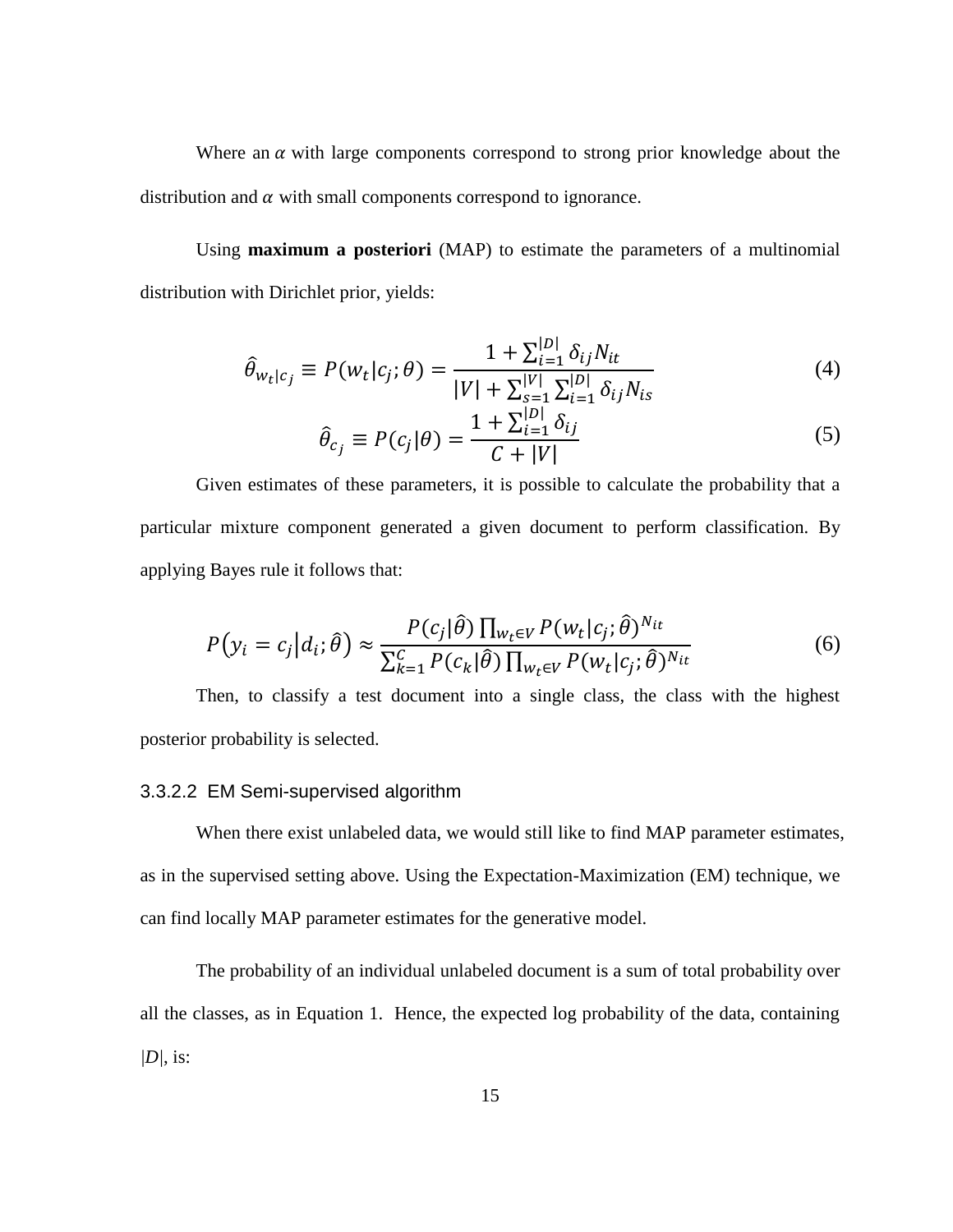$$
l(\theta|D,Y) = log(P(\theta)) + \sum_{i=1}^{|D|} log \sum_{j=1}^{C} P(c_j|\theta)P(d_i|c_j;\theta)
$$
\n(7)

The Expectation-Maximization (EM) is a two step process that provides an iterative approach to finding a local maxima of model probability in parameter space. The E-step of the algorithm estimates the expectations of the class given the latest iteration of the model parameters. The M-step maximizes the likelihood of the model parameters using the previously computed expectations of the missing values as if they were the true ones.

In practice, the E-step corresponds to performing classification of each unlabeled document using equation 6. The M-step corresponds to calculating a new maximum a posteriori estimate for the parameters, using equations 4 and 5 with the current estimates.

This algorithm is guaranteed to converge to some local maxima. The algorithm iterates until it converges to a point where the parameters do not change from one iteration to the next.

For the semi-supervised case, we consider using a limited number of labeled data in the initialization step. We first train a classifier using the labeled data, and then estimate the parameters. After that, the algorithm iterates trying to improve the log likelihood of the data.

The algorithm for the semi-supervised document classification is as follows:

*EM\_Semi-supervised\_NaiveBayes* Inputs: *Dl*= Collection of labeled documents *Du*= Collection of unlabeled documents 1. Train a classifier with the labeled data and use maximum a posteriori parameter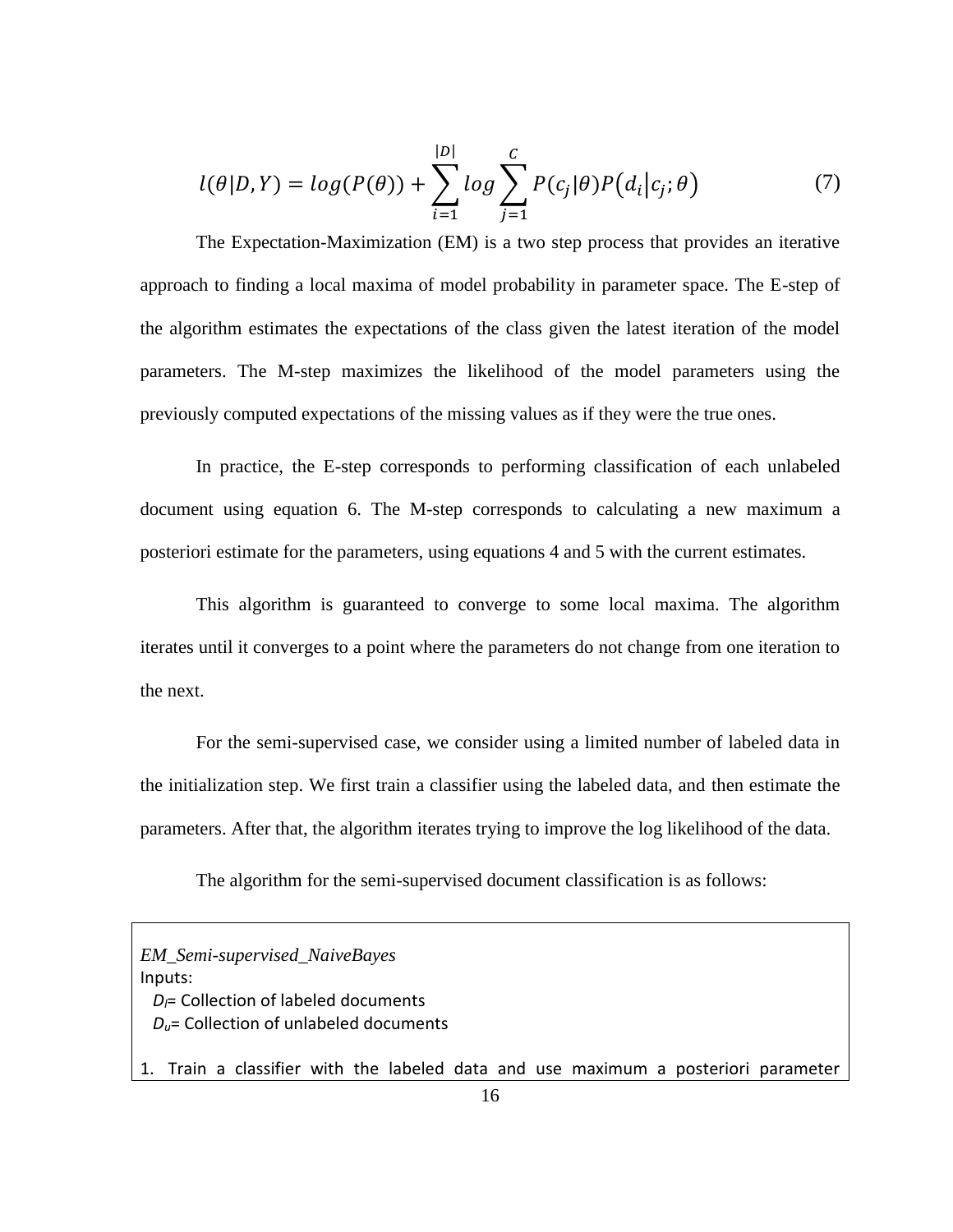estimation to find θ.

2. Loop while classifier parameters improve, as measured by the change in *l(θ|D,Y)*. **(E-step)** Use the current classifier, θ , to estimate component membership of each document, *P(cj|Di;θ).* **(M-step)** Re-estimate the classifier, θ , given the estimated component membership of each document. Use MAP estimation to find *θ=argmaxθP(D,Y|θ)P(θ).*

## **3.4 Ontology**

The term 'ontology' in the context of information management is defined as a formal, explicit specification of a shared conceptualization (Gruber, 1993). A conceptualization refers to an abstract model of some phenomenon in the world which identifies the relevant concepts, relations and constraints. These concepts, relations and constraints must be explicitly defined. Formal refers to the fact that the ontology should be machine-readable. And, finally an ontology represents shared knowledge, that is a common understanding of the domain between several parties.

In other words, an ontology specifies a domain theory. It is a formal description of concepts and their relations, together with constraints on those concepts and relations. (Alexiev, 2005).

Ontologies provide an unambiguous terminology that can be shared by all involved in a software development process (Green et al., 2000). Ontologies are widely used in different domains to give standard representation and semantics to concepts, predicates and actions of a particular domain and have been used recently in Web mining applications, among which we can list: ontology recommendation system in E-Commerce (Wang, 2012), ranking web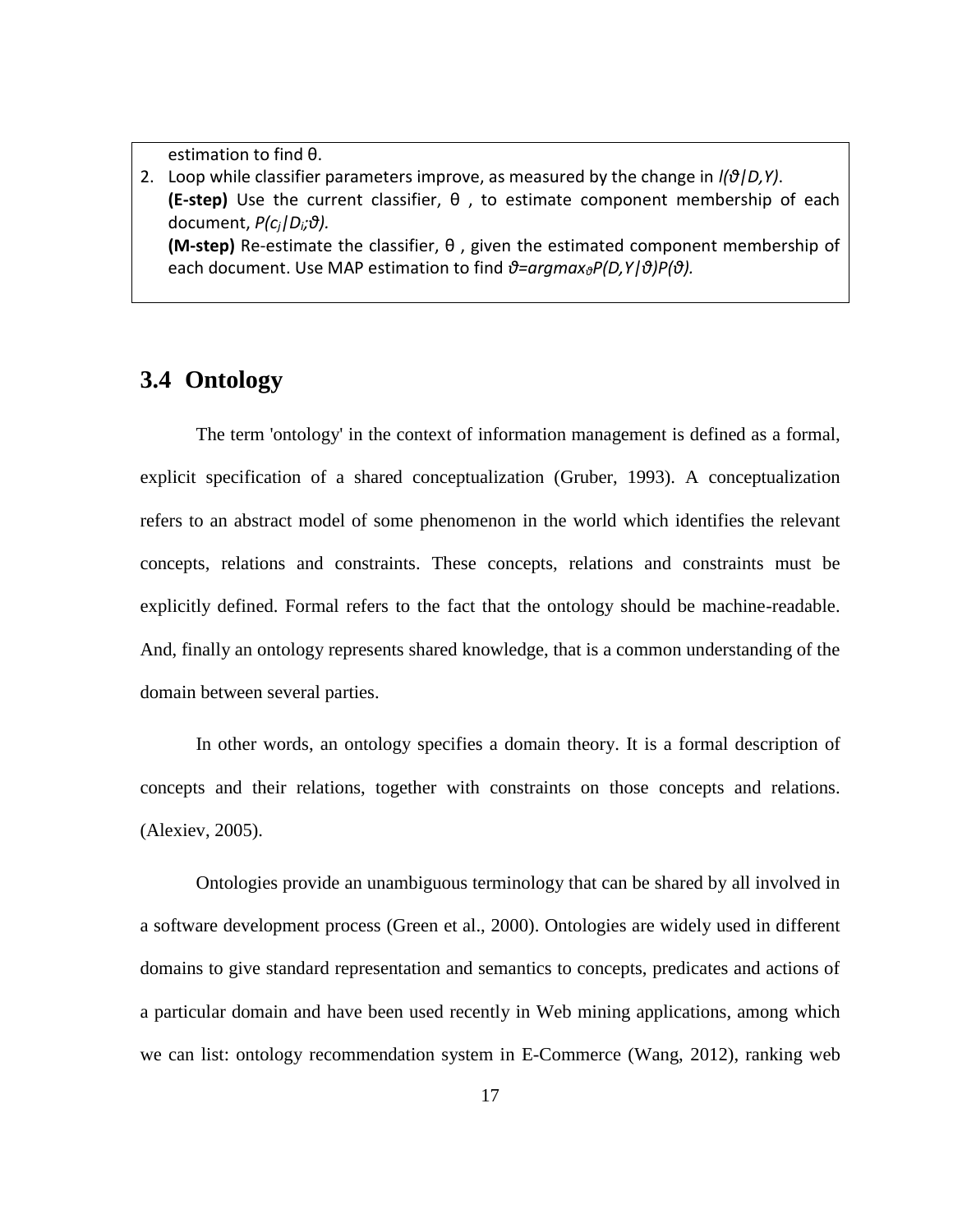sites using domain ontology concepts (Kayed et al., 2010), ontology-based shopping agent for e-marketing (Chatwin et al., 2010), etc.

### **3.5 Proposed Work**

We propose a learning approach that exploits the use of ontologies, in order to assist the semi-supervised document classification task. Using this information we could guide the direction of the use of unlabeled data, respecting the particular method rules. We use the information provided by the ontologies when the learner needs to make a decision, and we give the most probable label when otherwise arbitrary decision is to be made.

Given the nature of web documents we explore the use of co-training to exploit the linkage between web documents, this is particularly important for social networks. We also plan to combine the mining of web content with web link information when the web content is short; this is particularly true for microblogs data.

We plan to use two different data sets: Web KB and Rovereto Twitter N-Gram Corpus (RTC).

The WebKB1 dataset contains Web pages that were collected from the computer science departments of universities. The pages are divided seven categories: student, faculty, staff, course, project, department and other.

RTC is an n-gram dataset based on almost 75 million short, personal, social media posts in English, along with aggregated information on the gender of the authors of the posts and the time of the posting. It was made available by (Herdagdelen et al., 2011). Twitter data is particularly interesting because tweets are available as they happen in almost real time, and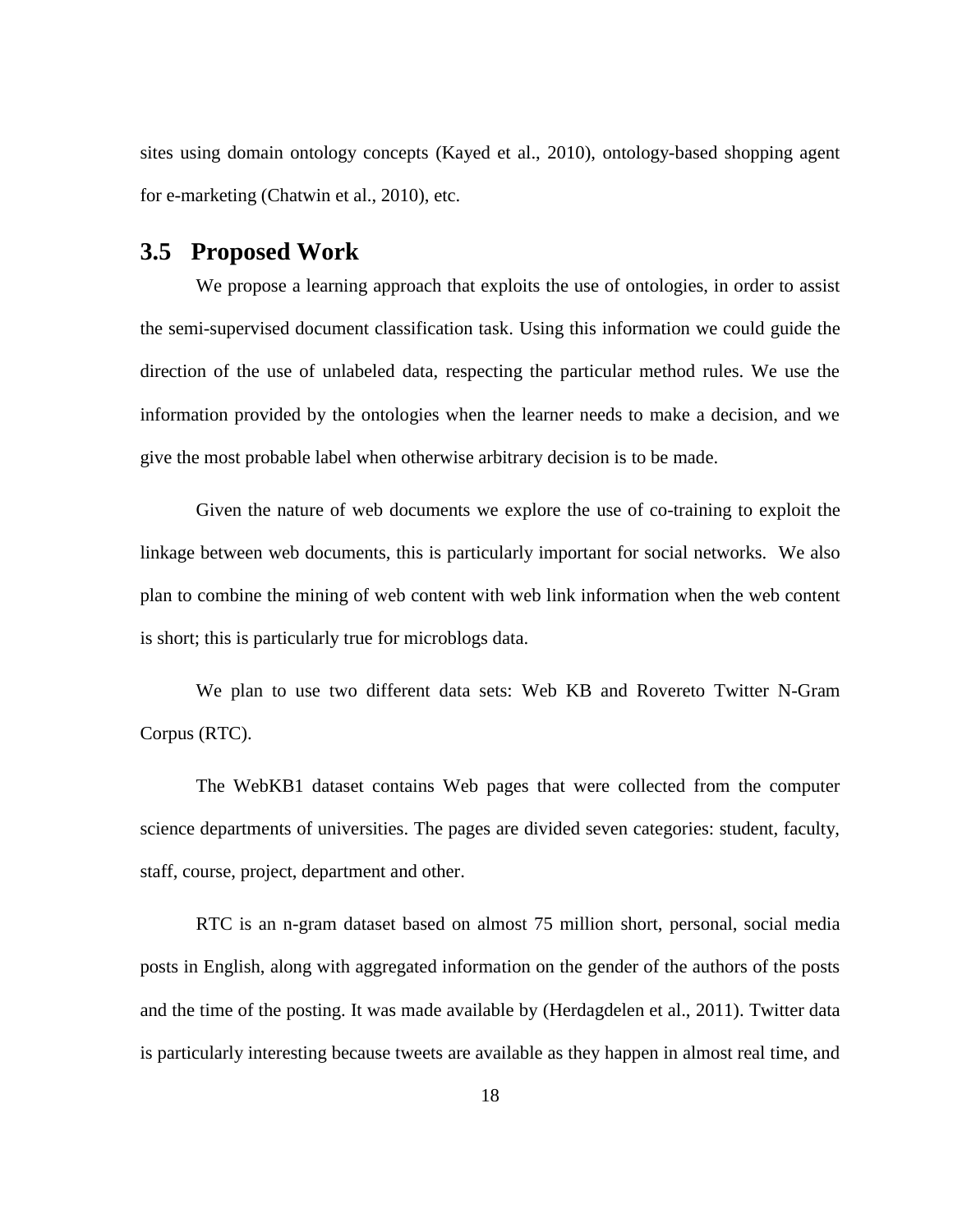represent many different segments of society. Also, as other social networks, Twitter provides valuable information through the links between people and things that they care about (Russell, 2013).

Our expected contributions are as follows:

- 1. Incorporate the use of ontologies to the semi-supervised learning approach. In particular, we plan to use EM with Naïve Bayes algorithm.
- 2. Provide an efficient implementation that works accurate and efficiently.
- 3. Present empirical evaluations.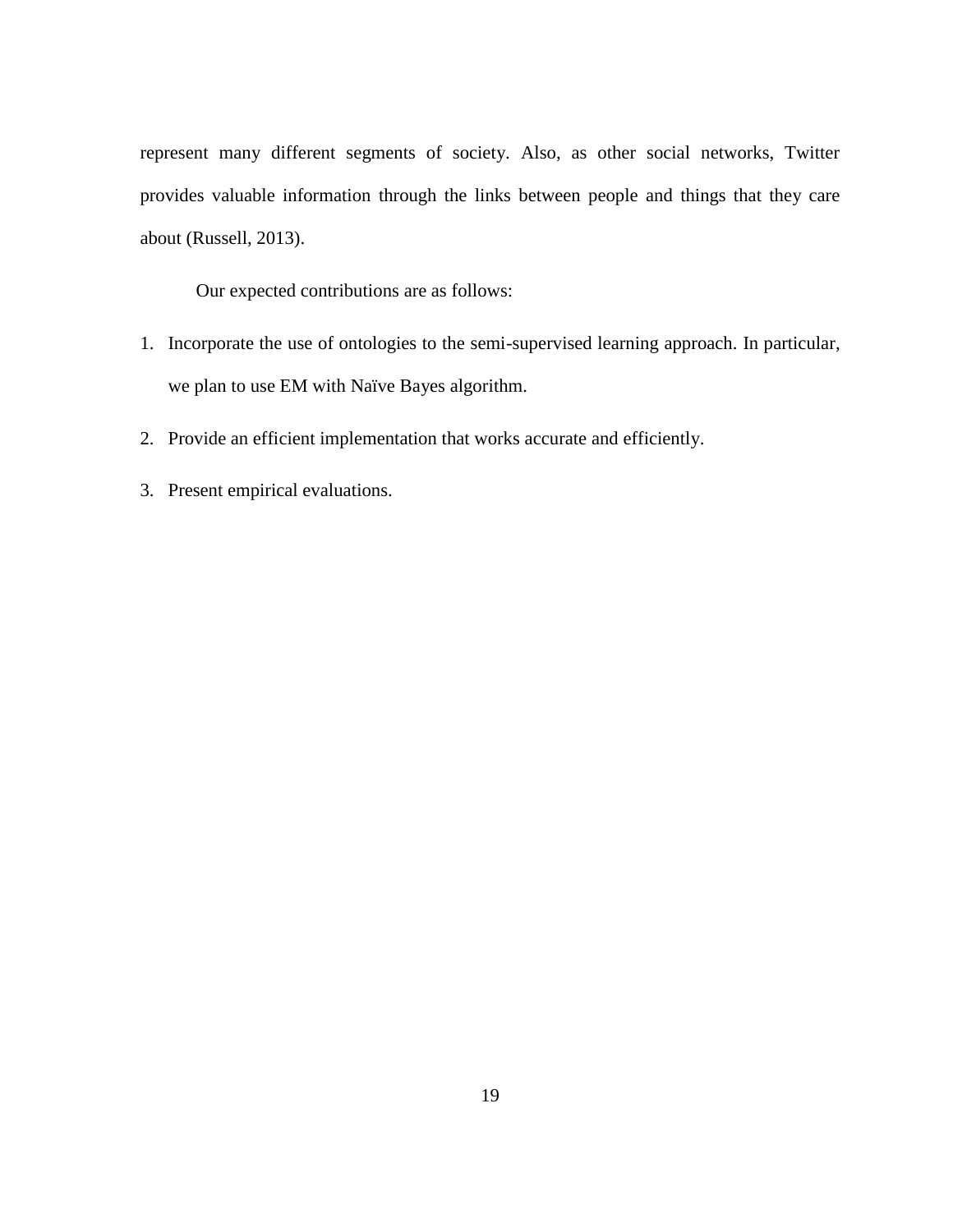# **BIBLIOGRAPHY**

**Alexiev V., Breu, M., de Bruijn, J., Fensel, D., Lara, R. and Lausen, H.** Information Integration with Ontologies: Experiences from an Industrial Showcase [Book]. - [s.l.] : Wiley, 2005.

**Bandari Roja, Asur Sitaram and Huberman Bernardo A** The Pulse of News in Social Media: Forecasting Popularity. [Conference] // ICWSM. - 2012.

**Bhatia Tamanna** Link Analysis Algorithms For Web Mining [Journal] // IJCST. - [s.l.] : Citeseer, 2011. - 2 : Vol. 2.

**Chan C., Sun A. and Lim E.** Automated Online News Classification with Personalization [Conference] // 4th International Conference of Asian Digital Library. - 2001.

**Chan C., Sun, A., Lim, E.** Automated Online News Classification with Personalization [Conference] // 4th International Conference of Asian Digital Library. - 2001.

**Chatwin CR and Meng Sam Kin** Ontology-based shopping agent for e-marketing [Journal] // International Journal of Intelligent Information Technologies. - [s.l.] : IGI Global, 2010. - 2 : Vol. 6. - pp. 21-43.

**Dave Kushal, Lawrence Steve and Pennock David M** Mining the peanut gallery: Opinion extraction and semantic classification of product reviews [Conference] // Proceedings of the 12th international conference on World Wide Web. - 2003. - pp. 519-528.

**Fan W., Wallace, L., Rich, S., Zhang, Z.** Tapping the power of text mining [Article] // Magazine Communications of the ACM - Privacy and security in highly dynamic systems. - September 2006. - 9 : Vol. 49. - pp. 77-82.

**Feinerer I.** A text mining framework in R and its applications [Report] : Doctoral thesis / University of Economics and Business. - Vienna : [s.n.], 2008.

**Feldman R. and Sanger J.** The Text Mining Handbook. Advances Approaches in Analyzing Unstructured Data [Book]. - [s.l.] : Cambridge, 2007.

**Gomez Juan Carlos, Boiy Erik and Moens Marie-Francine** Highly discriminative statistical features for email classification [Journal] // Knowledge and information systems. - [s.l.] : Springer, 2012. - 1 : Vol. 31. - pp. 23-53.

**Green Peter and Rosemann Michael** Integrated process modeling: an ontological evaluation [Journal] // Information systems. - [s.l.] : Elsevier, 2000. - 2 : Vol. 25. - pp. 73-87.

**Gruber T.** A translation approach to portable ontology specifications [Journal] // KNOWLEDGE ACQUISITION. - 1993. - Vol. 5. - pp. 199-220.

**Herdagdelen Amac and Baroni Marco** Stereotypical gender actions can be extracted from web text [Journal] // Journal of the American Society for Information Science and Technology. - [s.l.] : Wiley Online Library, 2011. - 9 : Vol. 62. - pp. 1741-1749.

**Kayed Ahmad, El-Qawasmeh Eyas and Qawaqneh Zakariya** Ranking web sites using domain ontology concepts [Journal] // Information \& management. - [s.l.] : Elsevier, 2010. - 7 : Vol. 47. - pp. 350-355.

**Konchady M.** Text Mining Application Programming [Book]. - 2006.

**Lacy L.** Owl: Representing Information Using the Web Ontology Language [Book]. - 2005. **Larocca J., Santos, A., Kaestner ,C., Neto ,A., Kaestner ,A., Freitas ,A.** Document Clustering and Text Summarization. - 2000.